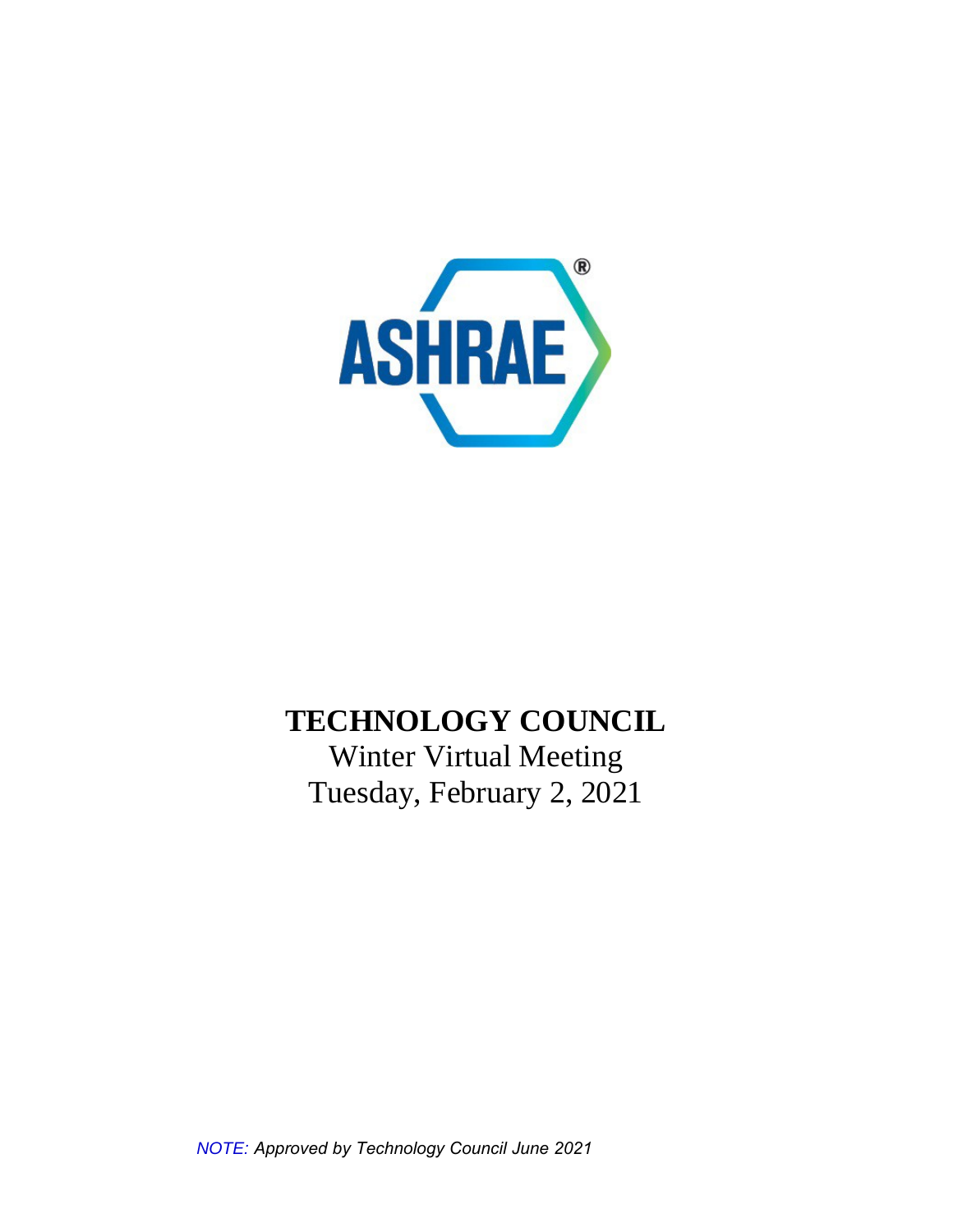# **MOTIONS**

#### Technology Council Winter Virtual Meeting Tuesday, February 2, 2021

| <b>Motion</b>   | <b>Description</b>                                                                                                                                                                                                                                                        |  |  |  |
|-----------------|---------------------------------------------------------------------------------------------------------------------------------------------------------------------------------------------------------------------------------------------------------------------------|--|--|--|
| M1              | The minutes of Technology Council's November 13, 2020 Fall virtual meeting were<br>approved as distributed.                                                                                                                                                               |  |  |  |
| CM <sub>2</sub> | Motions 1 through 5 of the DRSC Report to Tech Council were approved as a consent<br>agenda.                                                                                                                                                                              |  |  |  |
| M3              | Standards Committee recommends that Technology Council recommends to the<br>Board ExCom the formation of new standing committee named International<br>Standards Interaction Committee reporting to Technology Council as shown in the<br>proposed new Rule of the Board. |  |  |  |
| M4              | Standards Committee recommends that the proposed changes to the TPS for<br>Standard 514P, Control Measures for Building Water Systems to Reduce Illness<br>and Injury, be approved as shown in Attachment A of the Standards Committee<br>Report                          |  |  |  |

# **ACTION ITEMS**

Technology Council Winter Virtual Meeting Tuesday, February 2, 2021

| Al# | <b>Responsibility</b> | <b>Status</b> | <b>Description</b>                                                                                                    |
|-----|-----------------------|---------------|-----------------------------------------------------------------------------------------------------------------------|
|     | <b>DRSC</b>           | Ongoing       | DRSC to do a short training on how PDs travel through<br>the ASHRAE process and provide to cognizant<br>committees.   |
| 2   | <b>Staff</b>          | Ongoing       | Staff to request training for DRSC and any member of<br>Tech Council on the PPIB Process from GAC.                    |
| 3   | Staff                 | Complete      | Staff to share GAC motion 1 with the Decarbonization<br>Task Force and motions 2 and 3 with EHC for<br>consideration. |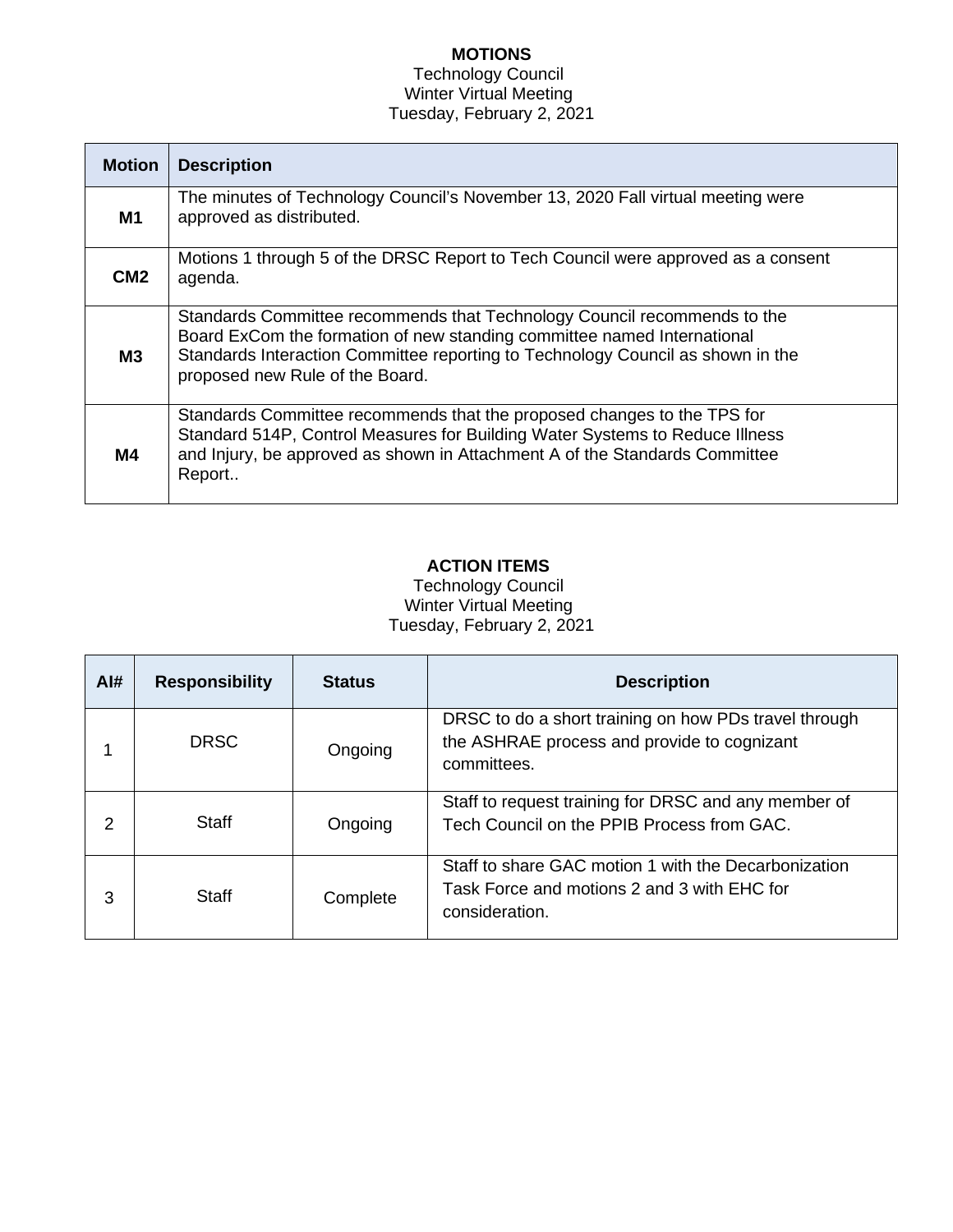## **MINUTES**

Technology Council Winter Virtual Meeting Tuesday, February 2, 2021

#### **Voting Members Present**

Bill McQuade, Chair Tim McGinn, Vice Chair Tyler Glesne Rick Hermans Jaap Hogeling Adrienne Thomle Steve Emmerich David Yashar Billy Austin Krishnan Gowri Wade Conlan Heather Platt Gulledge Kishor Khankari Dustin Meredith Wei Sun

## **Non-Voting Members Present**

Chris Wilkins Pat Graef Dru Crawley Rick Heiden Larry Smith Michael Pouchak Stephen Gill Richard Karg

#### **Absent**

Luke Leung Yunho Hwang

#### **Guests**  Steven Bushby Drake Erbe Tom Lawrence Kashif Nawaz

#### **ASHRAE Staff**

Connor Barbaree, Sr. MOS Steve Hammerling, AMORTS DD Latham, AA Susan LeBlanc, SA Jeff Littleton, EVP Jeremy Pollack, MFGA Stephane Reiniche, DOT Ryan Shanley, MOIS Mike Vaughn, Sr. MORTS

# **1. CALL TO ORDER**

Chair, Bill McQuade, called the meeting to order at 9:00 a.m. Vice Chair, Tim McGinn, was asked to record action items.

*Secretary's Note: Quorum was met with 13 voting members, plus Chair. All reports noted in the minutes can be found on Basecamp at ASHRAE Technology Council/Docs and Files/Meetings /2021\_02\_02 TechC Winter Meeting*

## **2. MINUTES/ACTION ITEMS**

It was moved by Heather Platt Gulledge and seconded by Krishnan Gowri that:

**M1** The minutes of Technology Council's November 13, 2020 Fall virtual meeting be approved as distributed.

## **TechC Vote: 13-0-0, CNV**

Technology Council Action Items were reviewed and updated. The updated Action Items can be found on Basecamp at *ASHRAE/ Docs & Files/Meetings/2021\_02\_02 TechC Winter Meeting/03B ACTION ITEMS as of 11\_2020.*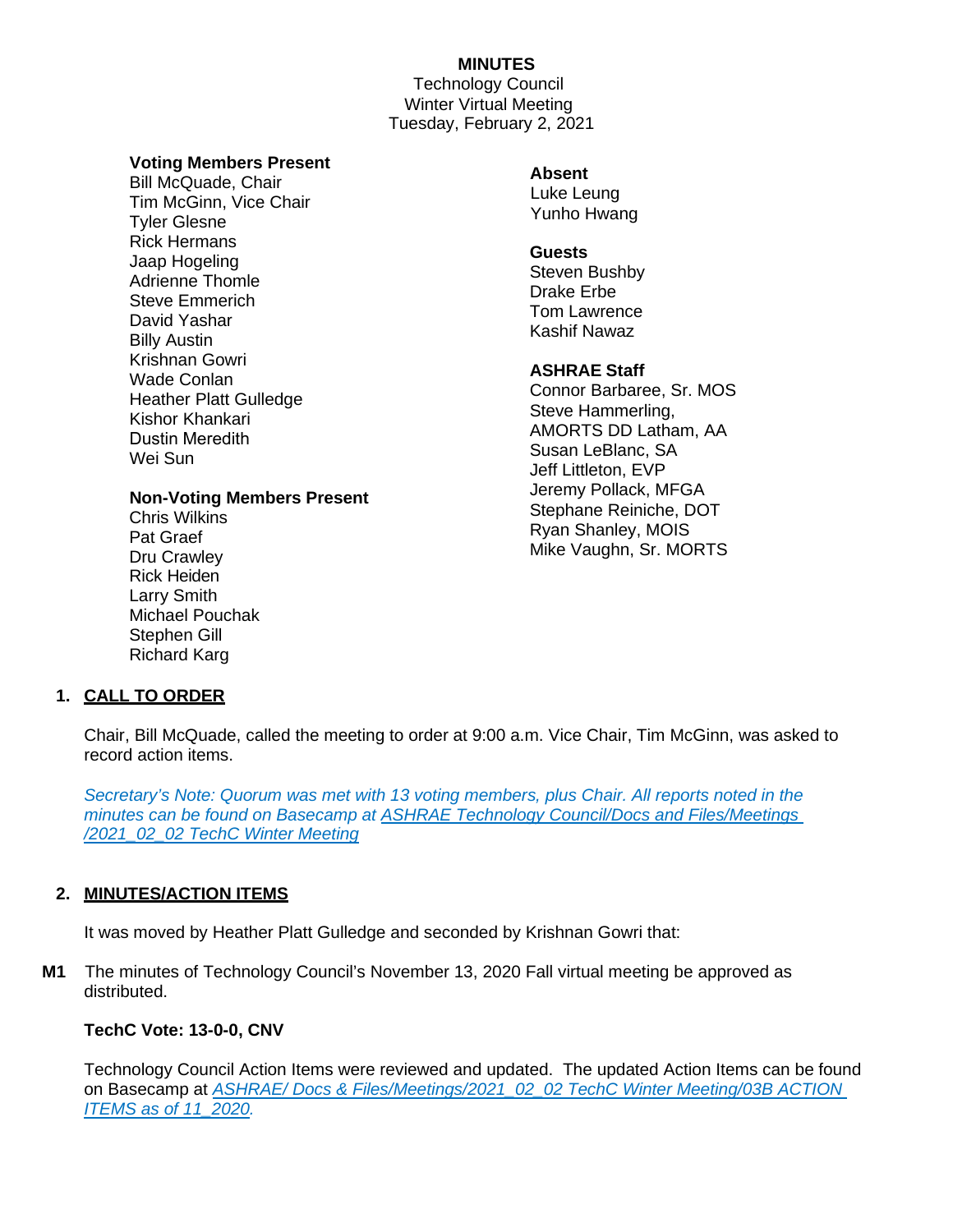## **3. SUBCOMMITTEE REPORTS**

## **A. Operations**

Chair, Steve Emmerich, reported that OPS had canceled their winter meeting in the name of valuing staff and volunteers time as there were no items requiring action and/or substantive discussions. Standing Chairs had provided MBO updates in their reports which can be found on Basecamp at *ASHRAE/ Docs & Files/ Meetings/2021\_02\_02 TechC Winter Meeting/04A TechCouncil\_Combined\_MBOs\_EV 1\_2021*

## **B. Special Projects**

Chair, David Yashar, presented the Special Projects Committee report. There were no motions presented. The full report can be found on Basecamp at *ASHRAE/Docs & Files/Meetings/2021\_02\_02 TechC Winter Meeting/ 04B\_SpcProj\_Report\_to\_TechC\_2021\_01\_30Final*

## **C. Document Review**

Chair, Tim McGinn, presented the Document Review Subcommittee's report which can be found on Basecamp at *ASHRAE/Docs & Files/Meetings/2021\_02\_02 TechC Winter Meeting/ 04C - DRSC Report to TechC.21.W.*

- **CM2** It was moved by Tim McGinn that Motions 1 through 5 of the DRSC Report to Tech Council be approved as a consent agenda as shown below.
	- a. DRSC recommends to Tech Council to appoint Walter Vernon as chair of the Infectious Aerosols PD committee.
	- b. DRSC recommends to Tech Council to set aside 4.2.b in Attachment B, ASHRAE Position Documents, to the Tech Council MOP in considering the size of the Infectious Aerosols position document Committee.
	- c. DRSC recommends to Tech Council that the following members be appointed to the Infectious Aerosols position document committee:
		- Bill Bahnfleth, Pennsylvania State University
		- Jamechia Hoyle, National Center for Biomedical Research & Training
		- Paul Jensen, retired
		- Kishor Khankari, AnSight
		- Yuguo Li, Hong Long University
		- Linsey Marr, Virginia Tech
		- Jovan Pantelic, UC Berkeley
		- Nathalie Robbel, WHO
		- Chandra Sekhar, National University of Singapore
		- Dave Sine, Veterans Administration
		- Wayne Thomann, Duke University
	- d. DRSC recommends to Tech Council to appoint Pawel Wargocki as chair of the Filtration and Air Cleaning PD committee.
	- e. DRSC recommends that Tech Council reaffirm the Filtration and Air Cleaning Position Document (PD).

## **TechC Vote: 13-0-0, CNV**

*AI#1 – DRSC to do a short training on how PDs travel through the ASHRAE process and provide to cognizant committees.*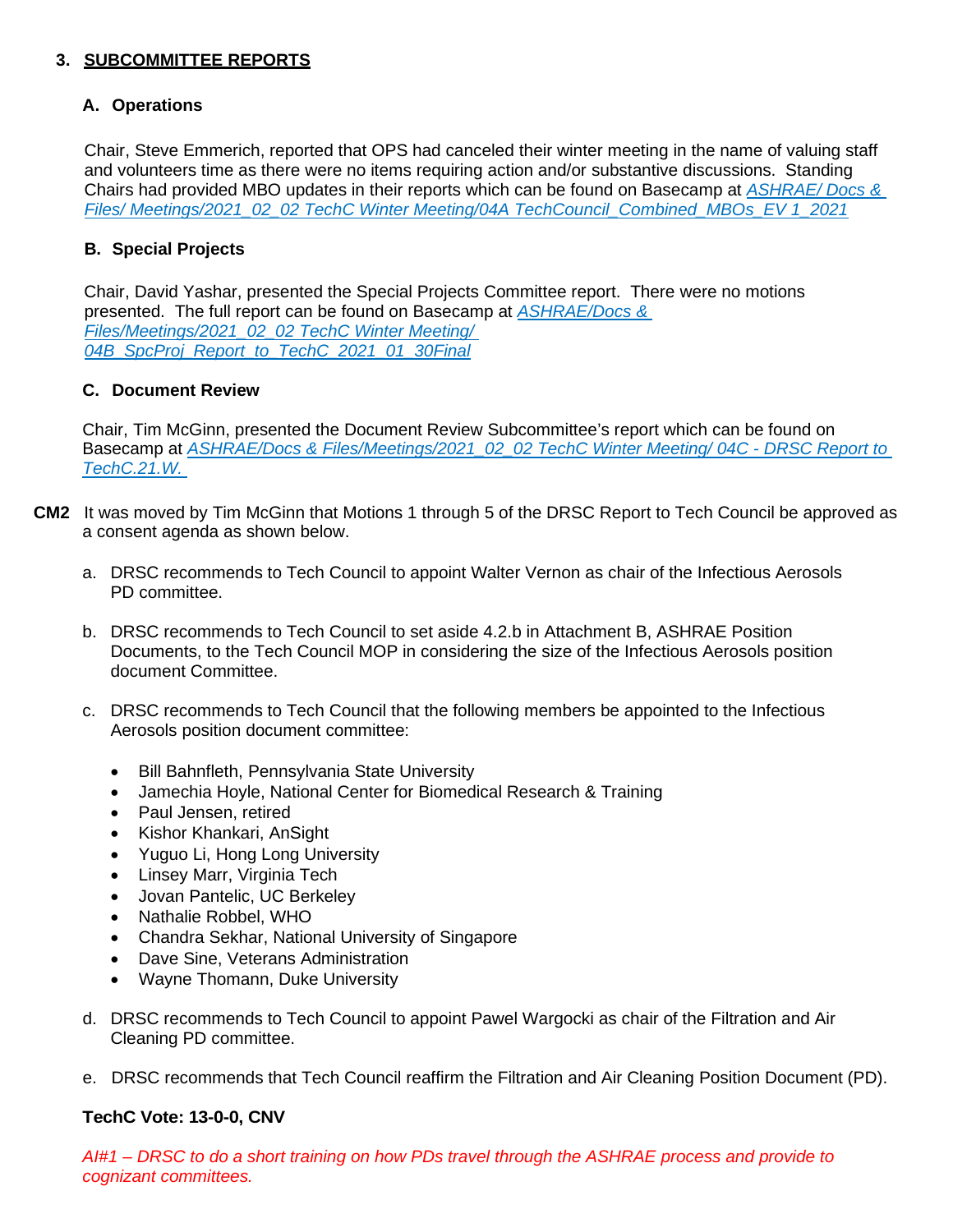*Secretary's Note: Wade Conlan offered to assist and Pat Graef noted that she has slides available to use.* 

*AI#2 – Staff to request training for DRSC and any member of Tech Council on the PPIB Process from GAC.*

*Secretary's Note: At 9:30 am, Chris Wilkins and Jeff Littleton joined the meeting.*

## **4. STANDING COMMITTEE REPORTS**

#### **A. Standards**

Chair, Dru Crawley, presented the Standards report which can be found on Basecamp at *ASHRAE/Docs & Files/Meetings/05A StdC Report to TC Jan-21021*

It was moved by Jaap Hogeling and seconded by Heather Platt Gulledge that:

- **M3** Standards Committee recommends that Technology Council recommends to the Board ExCom the formation of new standing committee named International Standards Interaction Committee reporting to Technology Council as shown in the proposed new Rule of the Board. Tech Council members were asked for any comments and discussions are summarized as follows:
	- 1. In favor of sending to ExCom but not sure they would be enthused right away. There is fiscal impact\ here.
	- 2. Good idea to have standing committee as we need help with adapting standards internationally.
	- 3. Concerns about the Fiscal impact and would like to see figures in the budget before voting.
	- 4. Why would we expect this committee to be successful when the current process is not? Why can't more responsibility be given to ILS/ISAS?
	- 5. Why are we looking at moving this outside of standards and not as a subcommittee of Standards? Are we proposing a NA group or Int'l group?
	- 6. See need for a shift/adjustment, but don't see the need for it to be a separate committee.
	- 7. Cooperation is needed with a global approach. How would and who would be processing and responsible for this?
	- 8. TC resources are needed. Encouraging outside international members and getting them involved with the development process. It has to go through the ASHRAE process now with lots of coordination and visibility needed to move the process forward. The process is currently not working so we need people in the international arena. We need engagement .
	- 9. There are things going on in the rest of the world that are relevant and important to take a broader view, we need to see these requirements. You have to be in this environment to see ASHRAEs role in this.
	- 10. Globally they are not so interested in adapting our Standards but more into developing their own. ISO is trying to do this too with limited success. If we take out some of the Standards scope and responsibilities, do we reduce the Standards committee? Existing load from Standards is heavy and membership needs to stay as is.

# **TechC Vote: 11-0-2[1](#page-4-0) , CNV**

<span id="page-4-0"></span><sup>1</sup> **Tim McGinn -** Abstained because he is on ExCom.

**Wade Conlan -** While I was not convinced after the discussion that this needed to be a separate committee from Standards, I realized that this needs to be addressed for ASHRAE for its standards and the globalization. I asked why it would not just be a sub-committee under Standards. The answers provided seemed to give reason for keeping it in Standards (such that Standards is evaluating how they could be more internationally focused from the Standards Vice Chair) and reasons for it to be separate such as the need for it to be more prominent when working in the international realm. Also, the Fiscal Impact did not seem to properly capture the impact since based on the discussion it sounded minimal, but no cost was provided. I want to reiterate that I understand the importance of addressing this issue.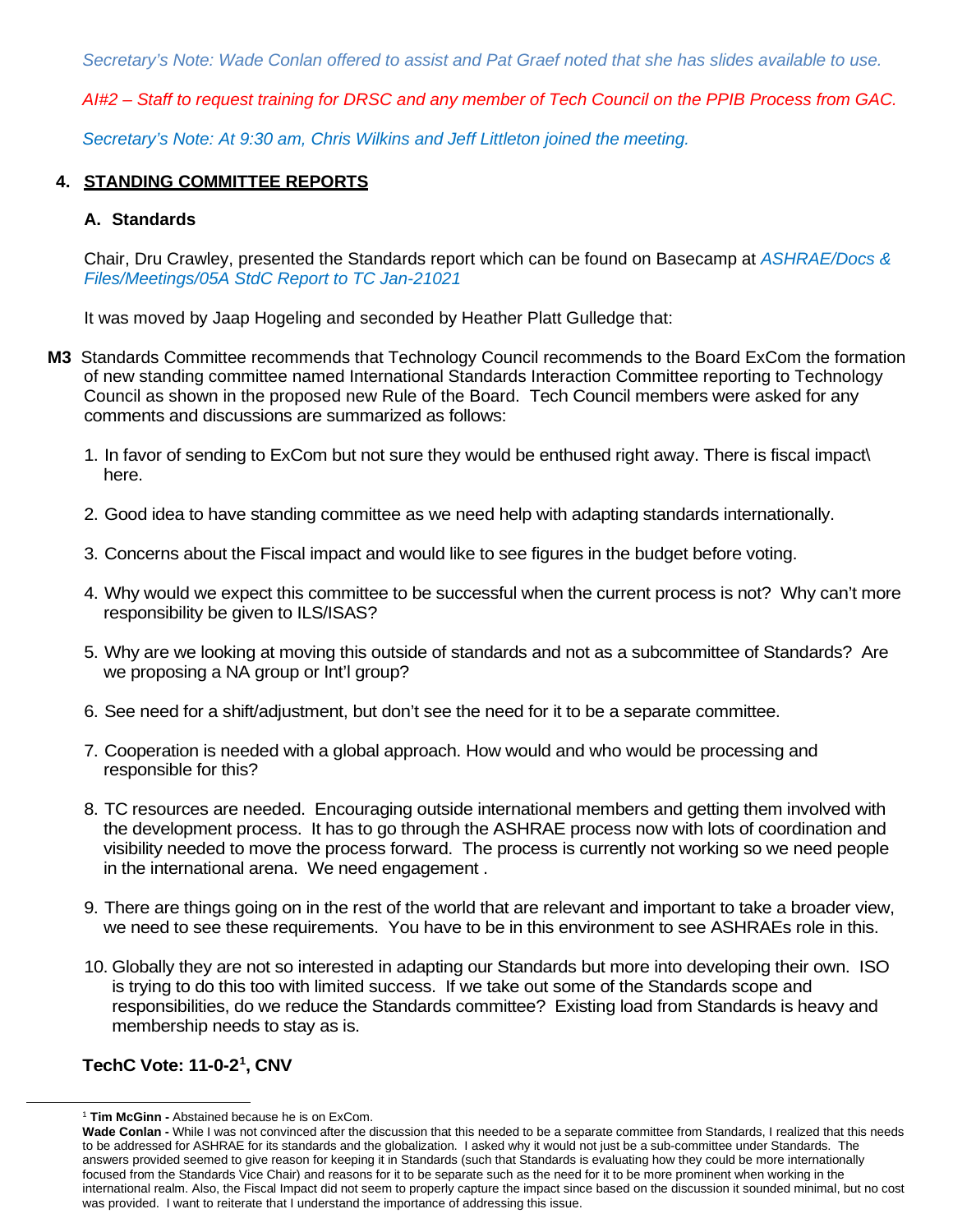It was moved by Jaap Hogeling and seconded by Steve Emmerich that:

**M4** Standards Committee recommends that the proposed changes to the TPS for Standard 514P, *Control Measures for Building Water Systems to Reduce Illness and Injury*, be approved as shown in Attachment A of the Standards Committee Report.

# **TechC Vote: 12-0-1[2](#page-5-0) , CNV**

*Secretary's note: During discussion of the motion a question was asked on how it relates to ASHRAE Standard 188. Response provided was that members of 188 are on 514 and 514 covers* all the rest of the building water systems and excludes legionella. *SPC 514 intends to merge 188 and 514 into one standard in the future. This is also explained in the background of the motion.*

After the discussion was completed on the Standard 514 TPS motion, some concerns and questions were brought up regarding Addendum *y* to Standard 62.2 that would be on the Board of Directors' agenda for publication consideration (*note:* Tech Council does not approve it). The following concerns were expressed and members of the Board were asked to consider these when 62.2 *y* is brought forward:

• The process failed as they did not address the comments on missing definitions. Could we consider providing more on the analysis sheets to guide the Board that would help them understand the process issues?

*Secretary's Note: At this time the Chair called for a recess and indicated the meeting would reconvene at 10:40 am. Krishnan Gowri left the meeting at 10:55 am. This brought the voting member count down to 11 plus the Chair. Total of 12 voting members.*

## **B. Research Administration**

Chair, Chris Wilkins, presented the RAC Report which is posted on Basecamp at *ASHRAE/Docs & Files/Meetings/2021\_02\_02 TechC Winter Meeting/05B\_RAC-Info. Items.W21.Draft.pdf.* There were no motions presented. Chris highlighted RAC's current position on Projects and Work Statements especially in light of the budgets and the pandemic.

## **C. Technical Activities**

Chair, Dustin Meredith, reported on TAC activities. No motions were presented. The full TAC report can be found on Basecamp at *ASHRAE/Docs & Files/Meetings/2021\_02\_02 TechC Winter Meeting/05C - TAC Rprt to TechC 21W.docx*

TAC developed a workbook to perform both a subjective and objective evaluation of the functional groups under TAC. The aim is to evaluate the effectiveness and measure the health of the various FGs. This tool was introduced and rolled out for the first time at the ASHRAE Winter Meeting.

## **D. Environmental Health**

Chair, Wei Sun, presented the EHC Report which is posted to Basecamp at *ASHRAE/Docs & Files/Meetings/2021\_02\_02 TechC Winter Meeting/05D - EHC Rprt to TechC.21.W.docx.* There were no motions presented.

Mr. Sun highlighted that EHC hosted a seminar on January 8 titled "EHC Seminar – Epidemic Task Force Update" with speakers from the Epidemic Task Force. The seminar was well attended. Bill McQuade applauded EHC for their seminar and noted that the meeting was informative.

<span id="page-5-0"></span><sup>2</sup> Heather Platt Gulledge abstained as she is on SSPC 188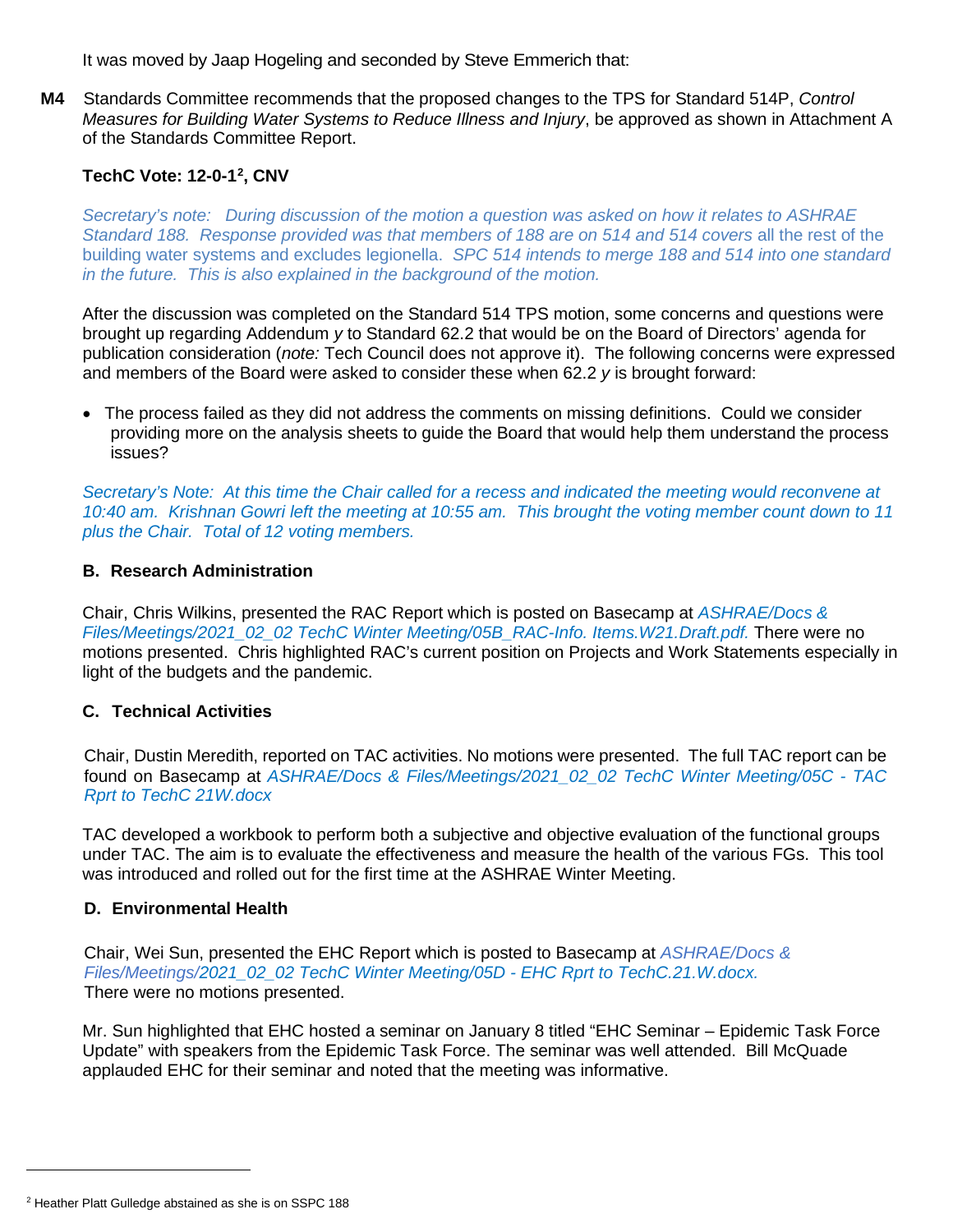# **E. Refrigeration CPCC**

REF-CPCC report was presented by Stephen Gill and it is posted on Basecamp at *ASHRAE/Docs & Files/Meetings/2021\_02\_02 TechC Winter Meeting/05E-REF-CPCC Rprt to TechC.W21\_Release1.docx*

No motions were presented. Mr. Gill reported that REF-CPCC has taken on the charge to help develop a news article on the challenges that exist in distributing the Covid-19 vaccines around the world via a global cold chain distribution system. The Article working group had kick-off meeting on Friday January 29<sup>th</sup>, 2021

# **F. Residential**

Chair, Pat Graef, presented the RBC Report and it is posted on Basecamp at *ASHRAE/Docs & Files/ Meetings/2021\_02\_02 TechC Winter Meeting / 05F\_RBC\_Report\_to\_TechC\_2021-02-02\_R1.docx.*  There were no motions presented.

Ms. Graef highlighted the following:

- 1. A proposal for a guideline on the Design and Construction Practices for Controlling Humidity in Residential Buildings was approved and will be submitted to Standards Committee for consideration.
- 2. A process to collaborate with TAC/TCs has been developed.
- 3. The Communications Subcommittee is working on several potential topics for residential issue briefs. They are currently working on one for wildfire smoke.

## **5. SPECIAL COMMITTEE/LIAISON REPORTS**

#### **A. GAC Liaison Report**

Steve Emmerich praised the efforts of the GAC committee and reviewed some of their ongoing work. The new US administration goal is by 2030 for all new buildings to be net zero and by 2035, cutting in half the carbon footprint of current building stock. GAC upped their goal to 78 outreach events with 21 events having already occurred and 19 more have been scheduled. GAC sent three motions to Tech Council, motion 1 will be referred to the Decarbonization Task Force and motions 2 and 3 will be referred to EHC. No action was needed by Tech Council.

**1:** Motion that the GAC recommends to Technology Council to develop a Position Document on Decarbonization.

**2:** Motion that the GAC recommends to Technology Council that the ASHRAE Position Document on Environmental Tobacco Smoke shall be amended and expanded with regards to cannabis smoke and electronic nicotine delivery.

**3:** Motion that the GAC recommends to Technology Council that the ASHRAE Position Document on Indoor Air Quality shall be amended to make further reference to natural ventilation systems in emerging economies, and ASHRAE shall provide further guidance and design guides specific to natural and traditional ventilation systems.

*AI#3 – Staff to share GAC motion 1 with the Decarbonization Task Force and motions 2 and 3 with EHC for consideration.*

#### **B. Finance Liaison Report**

 Bill McQuade's focus is on the current financial situation, moving away from the expo and towards a virtual meeting. A lot of efforts on meetings related to budgeting and adjustments. The Treasurer brought into the finance committee ad hoc a number of folks looking at developing KPI and efforts on how ASHRAE values projects and programs. Some things lend to ROI and others are not so straight forward but provide value to members but not in a traditional financial calculation. Members of the ad hoc include David Underwood, Dennis Knight, Tim McGinn, and others.